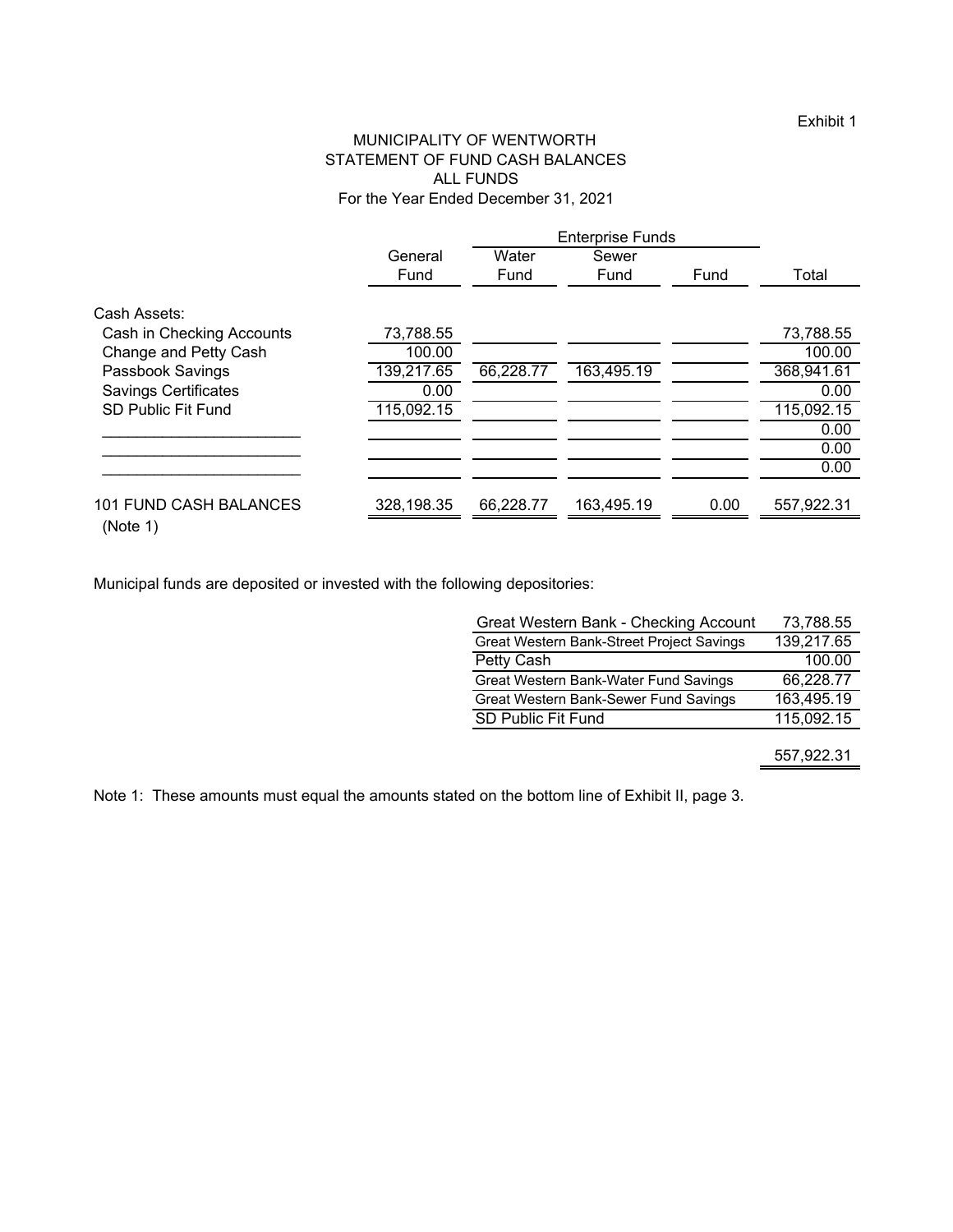### MUNICIPALITY OF WENTWORTH

## STATEMENT OF RECEIPTS, DISBURSEMENTS AND CHANGES IN FUND CASH BALANCES

ALL FUNDS

For the Year Ended December 31, 2021 Enterprise Funds

|                                                   |            | Enterprise Funds |           |            |
|---------------------------------------------------|------------|------------------|-----------|------------|
|                                                   | General    | Water            | Sewer     |            |
|                                                   | Fund       | Fund             | Fund      | Total      |
| Receipts (Source):                                |            |                  |           |            |
| 311 Property Taxes                                | 46,596.38  |                  |           | 46,596.38  |
| 313 Sales Tax                                     | 69,405.26  |                  |           | 69,405.26  |
| 311-319 Other Taxes                               | 227.65     |                  |           | 227.65     |
| 320 Licenses and Permits                          | 145.00     |                  |           | 145.00     |
| 331 Federal Grants                                | 17,346.19  |                  |           | 17,346.19  |
| 335.1 Bank Franchise Tax                          | 372.16     |                  |           | 372.16     |
| 335.2 Prorate License Fees                        | 353.27     |                  |           | 353.27     |
| 335.3 Liquor Tax Reversion                        | 1,272.16   |                  |           | 1,272.16   |
| 335.4 Motor Vehicle Licenses (5%)                 | 6,380.13   |                  |           | 6,380.13   |
| 335.6 Fire Insurance Premium Reversion            | 0.00       |                  |           | 0.00       |
| 335.8 Local Government Highway and Bridge Fund    | 6,730.11   |                  |           | 6,730.11   |
| 338.1 County Road Tax (25%)                       | 0.00       |                  |           | 0.00       |
| 338.2 County Highway and Bridge Reserve Tax (25%) | 322.62     |                  |           | 322.62     |
| 338.3 County Wheel Tax                            | 1.00       |                  |           | 1.00       |
| 331-339 Other Intergovernmental Revenue           | 1,342.00   |                  |           | 1,342.00   |
| 341-349 Charges for Goods and Services            | 14,466.73  |                  |           | 14,466.73  |
| 351-359 Fines and Forfeits                        | 40.00      |                  |           | 40.00      |
| 361 Investment Earnings                           | 41.54      |                  |           | 41.54      |
| 362 Rentals                                       | 100.00     |                  |           | 100.00     |
| 363-369 Other Revenues                            | 2,917.51   |                  |           | 2,917.51   |
|                                                   |            |                  |           |            |
| <b>ENTERPRISE FUNDS</b>                           |            |                  |           |            |
| 330 Operating Grants                              |            |                  |           | 0.00       |
| 371 Surcharge as Security of Debt                 |            |                  |           | 0.00       |
| 372-389 Enterprise Operating Revenue (380)        |            | 34,095.72        | 30,487.91 | 64,583.63  |
| 380.05 Lottery Revenues                           |            |                  |           | 0.00       |
| <b>Total Receipts</b>                             | 168,059.71 | 34,095.72        | 30,487.91 | 232,643.34 |
|                                                   |            |                  |           |            |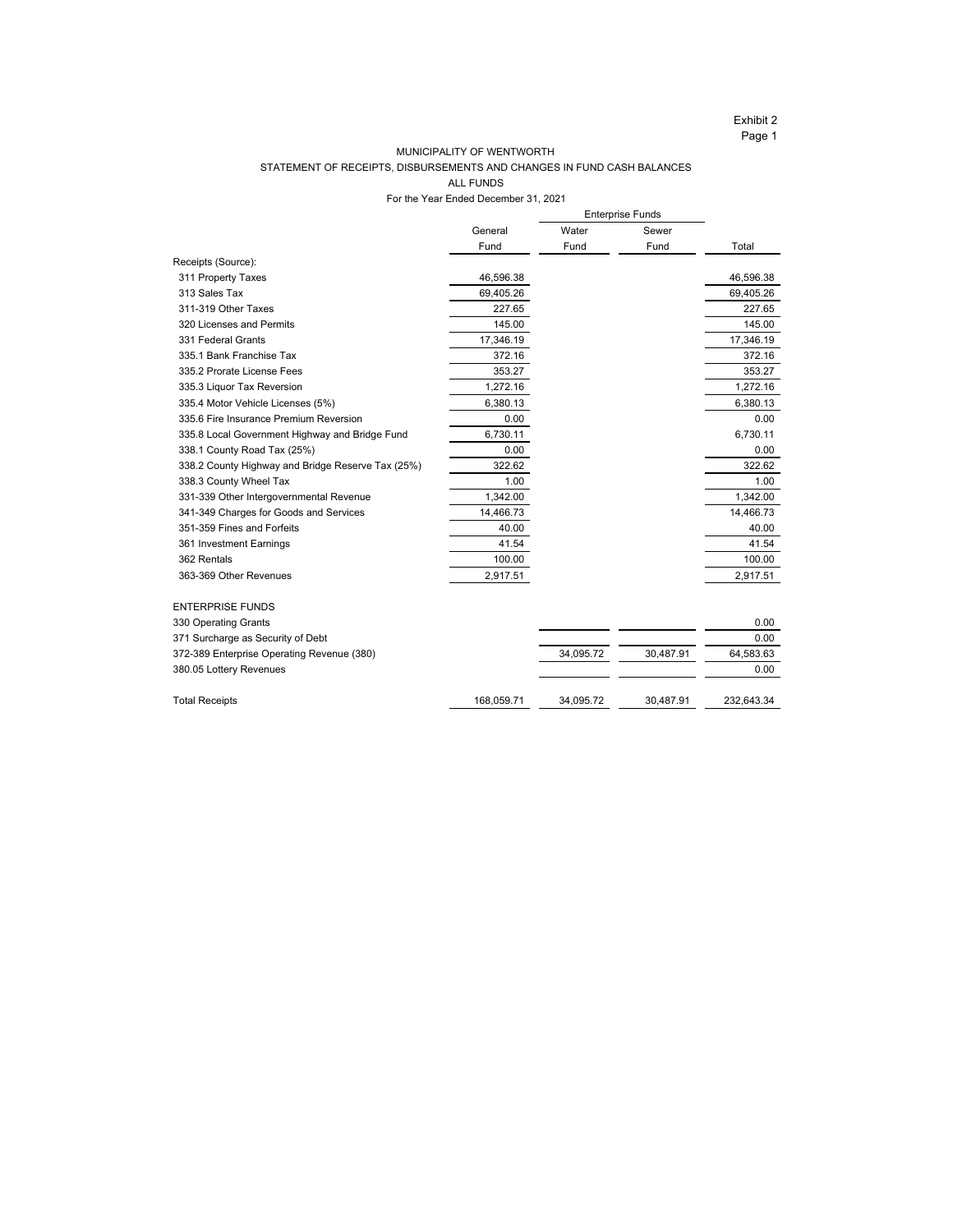Exhibit 2 Page 2

#### For the Year Ended December 31, 2021 MUNICIPALITY OF WENTWORTH STATEMENT OF RECEIPTS, DISBURSEMENTS AND CHANGES IN FUND CASH BALANCES ALL FUNDS

| Disbursements (Function):                                |            |                         |            |              |
|----------------------------------------------------------|------------|-------------------------|------------|--------------|
| 411-419 General Government                               | 28,159.24  |                         |            | 28,159.24    |
| 421 Police                                               | 0.00       |                         |            | 0.00         |
| 422 Fire                                                 | 0.00       |                         |            | 0.00         |
| 423-429 Other Public Safety                              | 0.00       |                         |            | 0.00         |
| 431 Highways and Streets                                 | 89,470.68  |                         |            | 89,470.68    |
| 432 Sanitation                                           | 10,534.22  |                         |            | 10,534.22    |
| 437 Cemeteries                                           | 0.00       |                         |            | 0.00         |
| 433-439 Other Public Works                               | 0.00       |                         |            | 0.00         |
| 441-449 Health and Welfare                               | 2,019.00   |                         |            | 2,019.00     |
| 451-459 Culture-Recreation                               | 4,985.01   |                         |            | 4,985.01     |
| 461-469 Conservation and Development                     | 0.00       |                         |            | 0.00         |
| 470 Debt Service                                         | 0.00       |                         |            | 0.00         |
| 480 Intergovernmental Expenditures                       | 184.71     |                         |            | 184.71       |
| 490-493 Miscellaneous                                    | 0.00       |                         |            | 0.00         |
|                                                          |            | <b>Enterprise Funds</b> |            |              |
|                                                          | General    | Water                   | Sewer      |              |
|                                                          | Fund       | Fund                    | Fund       | Total        |
| <b>ENTERPRISE FUNDS</b>                                  |            |                         |            |              |
| 410 Personal Services                                    |            | 8,531.46                | 7,750.80   | 16,282.26    |
| 420 Other Expenses                                       |            | 8,715.28                | 8,537.78   | 17,253.06    |
| 426 Supplies and Materials                               |            | 9,859.57                | 0.00       | 9,859.57     |
| <b>Total Disbursements</b>                               | 135,352.86 | 27,106.31               | 16,288.58  | 178,747.75   |
|                                                          |            |                         |            |              |
| 391.01 Transfers In                                      | 13,462.22  |                         |            | 13,462.22    |
| 51100 Transfers Out                                      |            | (4230.17)               | (9541.47)  | (13, 771.64) |
| 391.02 Lease Proceeds                                    |            |                         |            | 0.00         |
| 391.03 Sale of Municipal Property                        | 6,000.00   |                         |            | 6,000.00     |
| 391.04 Compensation for Loss or Damage to Capital Assets |            |                         |            |              |
| 391.2 Money Received From Borrowing                      |            |                         |            | 0.00         |
| 391.07 Capital Contributions (Grants)                    |            |                         |            | 0.00         |
| 430 Capital Assets                                       |            |                         |            | 0.00         |
| 441 Debt Service-Principal                               |            |                         |            | 0.00         |
| 442 Debt Service-Interest                                |            |                         |            | 0.00         |
| Subtotal of Receipts, Disbursements and Transfers        | 52,169.07  | 2,759.24                | 4,657.86   | 59,586.17    |
| Fund Cash Balance, January 1, 2021                       | 276,029.28 | 63,469.53               | 158,837.33 | 498,336.14   |
| Adjustments:                                             |            |                         |            |              |
|                                                          |            |                         |            | 0.00         |
|                                                          |            |                         |            | 0.00         |
|                                                          |            |                         |            | 0.00         |
| Restated Fund Cash Balance, January 1, 2021              | 276,029.28 | 63,469.53               | 158,837.33 | 498,336.14   |
| Fund Cash Balance, December 31, 2021                     | 328,198.35 | 66,228.77               | 163,495.19 | 557,922.31   |